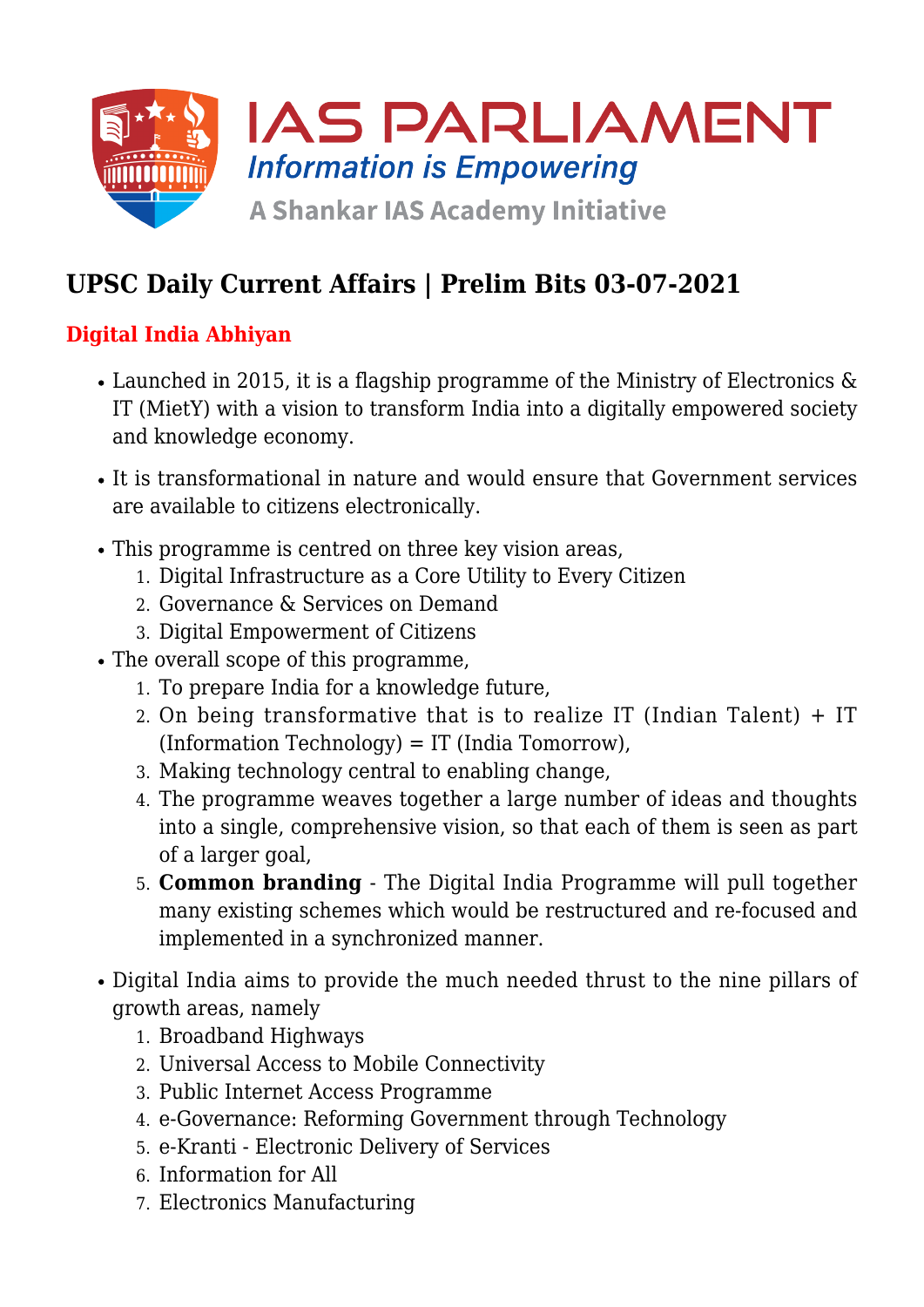- 8. IT for Jobs
- 9. Early Harvest Programmes
- With the help of Digital India; DigiLocker; [One Nation, One Ration Card](https://www.iasparliament.com/current-affairs/upsc-daily-current-affairs-prelim-bits-08-02-2021) [scheme;](https://www.iasparliament.com/current-affairs/upsc-daily-current-affairs-prelim-bits-08-02-2021) One Nation, One MSP; e-NAM portal; eSanjeevani; National Digital Health Mission; Aarogya Setu; COWIN app; [PM-WANI scheme](https://www.iasparliament.com/current-affairs/upsc-daily-current-affairs-prelim-bits-10-12-2020); One Nation, One Card; are being implemented.

#### **Common Service Centre**

- The Common Services Centre (CSC) program is an initiative of the Ministry of Electronics & IT (MeitY).
- CSC are Information and Communication Technology (ICT) access points created under the National e-Governance Project.
- These access points deliver various **electronic services to villages** in India, thereby contributing to a digitally and financially inclusive society.
- They enable community participation and collective action for engendering social change through a bottom-up approach with key focus on the rural citizen.
- CSCs enable the three vision areas of the Digital India programme. The services provided are,
	- 1. Agriculture Services
	- 2. Education & Training Services
	- 3. Health Services (Telemedicine, Health Check-ups, Medicines)
	- 4. Rural Banking & Insurance Services (Micro-credit, Loans, Insurance)
	- 5. Commercial(DTP, Printing) and Entertainment Services
	- 6. Utility Services (Bill Payments, Online bookings)
- CSC e-Governance Services India Ltd is a Special Purpose Vehicle incorporated under the Companies Act, 1956 by MeitY to monitor the implementation of the CSCs Scheme.
- It provides a centralized collaborative framework for delivery of services to citizens through CSCs, besides ensuring systemic viability and sustainability of the scheme.
- Through computer and Internet access, the CSCs as a kiosk provide multimedia content related to e-governance, education, health, telemedicine, entertainment, and other government and private services.
- **DigiGaon or Digital Village** conceptualized as the connected village where the citizen can avail various e-services.
- They are change agents that promote rural entrepreneurship, build rural capacities and livelihoods through community participation.
- The aim of the program is to turn each village into a self-sustaining unit.

#### **DigiLocker**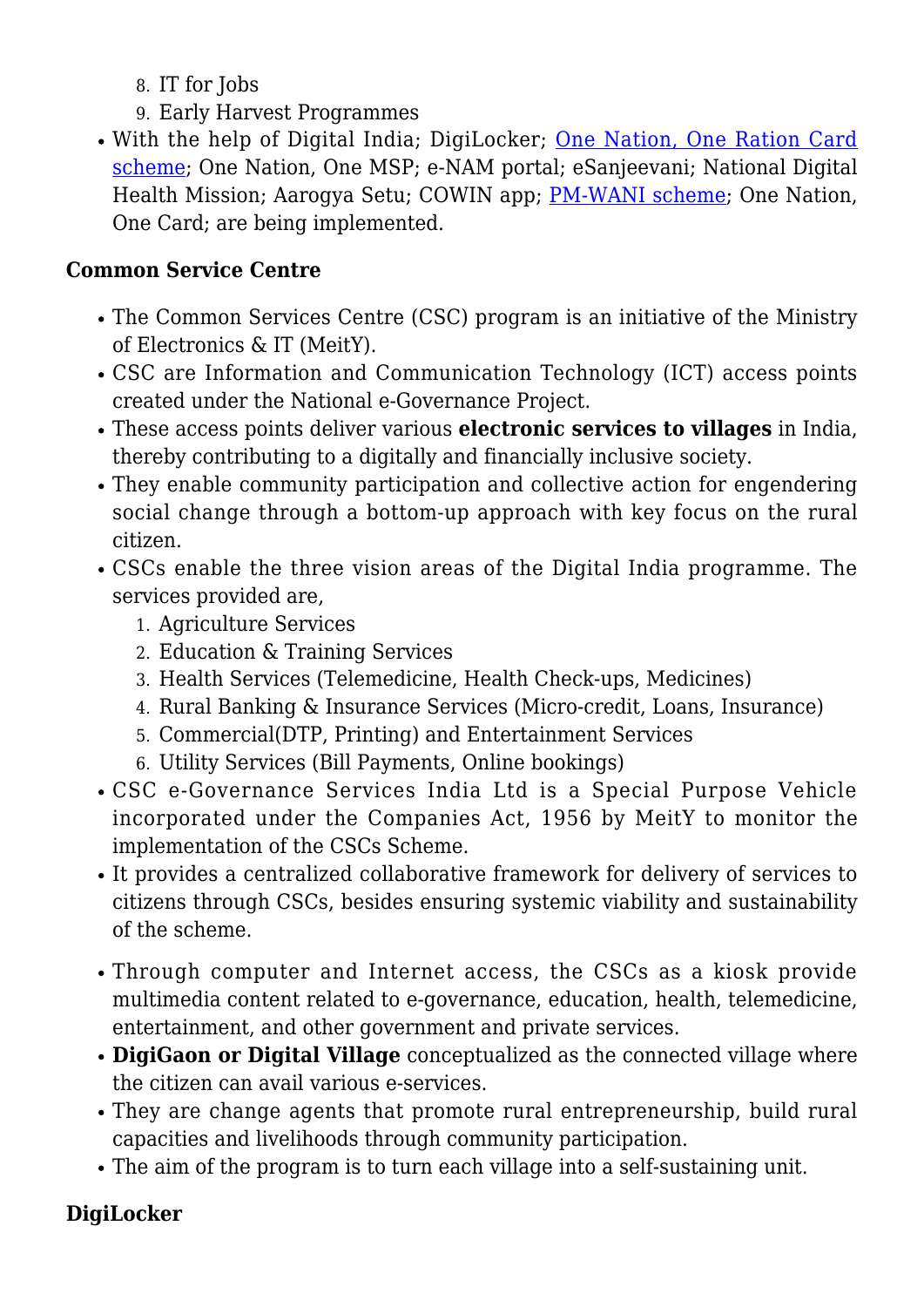- It is a flagship initiative of MeitY under 'Digital India' programme.
- It is a platform for issuance and verification of documents & certificates in a digital way, thus eliminating the use of physical documents.
- Indian citizens who sign up for a DigiLocker account get a dedicated cloud storage space that is linked to their Aadhaar (UIDAI) number.
- Organizations that are registered with Digital Locker can push electronic copies of documents and certificates directly into citizens' lockers.
- Citizens can also upload scanned copies of their legacy documents in their accounts. They can access it through their mobile number.
- These documents can be electronically signed using the eSign facility.
- Apart from e-documents, DigiLocker can store a Uniform Resource Identifier (URI) link of e-documents issued by various issuer departments.

#### **eSanjeevani**

- Telemedicine service platforms of the Ministry of Health & Family Welfare has launched two variants of eSanjeevani namely,
	- 1. Doctor to doctor (eSanjeevani AB-HWC) and
	- 2. Patient to doctor (eSanjeevaniOPD).
- **eSanjeevani AB-HWC** It is a doctor to doctor telemedicine system, being implemented under the Ayushman Bharat Health and Wellness Centre (AB-HWCs) programme.
- AB-HWCs are envisaged to be the platform for delivery of an expanded range of primary health care services closer to the communities.
- It seeks to connect all 1,50,000 HWCs using the hub-and-spoke model by 2022. Under the model, a network will be established comprising,
	- 1. **Hub** An anchor establishment, which offers a full array of services,
	- 2. **Spokes** Secondary establishments that will complement the anchor establishments. They offer limited services, routing patients needing more intensive services to the hub for treatment.
- **E-Sanjeevani OPD** (out-patient department) It is a telemedicine variant for the public to seek health services remotely.
- It was rolled out in April 2020 during the first lockdown in the country.
- $\bullet$  It enables virtual meetings between the patients and doctors  $\&$  specialists from geographically dispersed locations, through video conferencing that occurs in real-time.
- At the end of these remote consultations, eSanjeevani generates electronic prescriptions which can be used for sourcing medicines.

#### **BHIM App**

Bharat Interface for Money (BHIM) is a mobile payments application based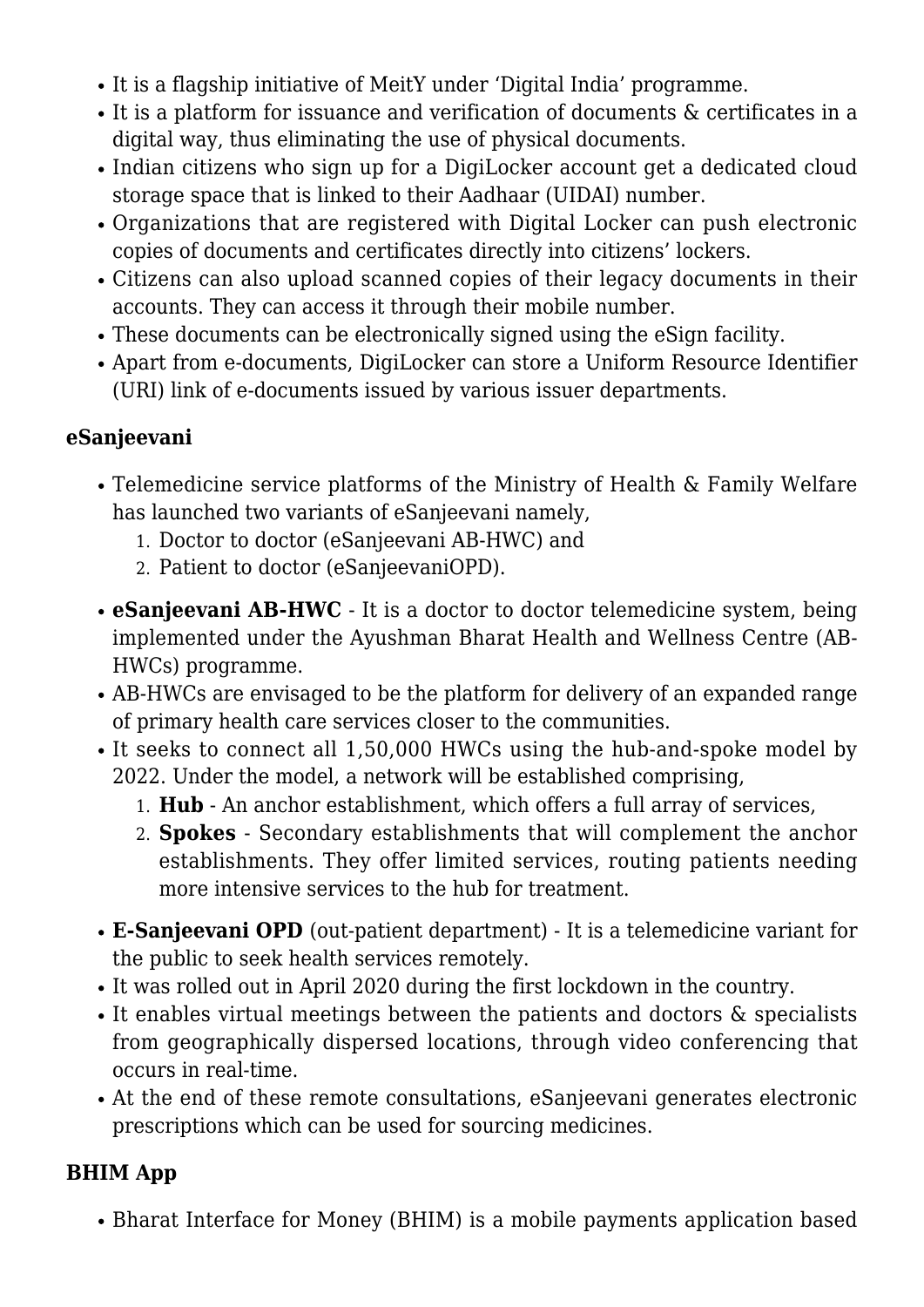on National Payment Corporation of India's (NPCI's) Unified Payments Interface (UPI).

- Developed by the NPCI, it is an initiative to enable fast, secure, reliable cashless payments through your mobile phone.
- It is based on UPI to facilitate e-payments directly through bank. It is interoperable with other UPI applications, and bank accounts.
- **Unified Payment Interface** (UPI) is an instant payment system built over the IMPS infrastructure.
- It allows you to instantly transfer money between any two parties' bank accounts.

#### **National Digital Health Mission (NDHM)**

- It aims to develop the backbone necessary to support the integrated digital health infrastructure of the country.
- It will be launched with four key features Health ID, personal health records, Digi Doctor and health facility registry.
- It is a part of the National Digital Health Blueprint (NDHB).
- It is implemented by the National Health Authority (NHA) under the Ministry of Health and Family Welfare.
- NDHB aims to enhance the healthcare delivery by setting up a core e-health database of international standards. It allows patients to have control over their health data.
- It envisages creating a national health ID for every Indian. It uses technology to streamline processes such as record-keeping, sharing of healthcare data and similar healthcare processes.

#### **Deciding Defection Petitions**

- The Supreme Court of India put on hold a petition to frame guidelines for fixing time limits by which the Speakers of Parliament and the Assemblies should decide defection petitions against MLAs.
- It said the court cannot legislate i.e. cannot fix time limits. It said that this is the prerogative of the House.
- However, it gave lawyer for the petitioner time to study a judgment of the Supreme Court in the Karnataka MLAs' case on the point.
- The 2019 Karnataka judgment had said Speakers who cannot veer away from their constitutional duty to remain neutral don't deserve the chair.
- The court had urged Parliament to re-consider strengthening certain aspects of the Tenth Schedule [anti-defection law], so that such undemocratic practices are discouraged.

#### **Vaccine Hesitancy**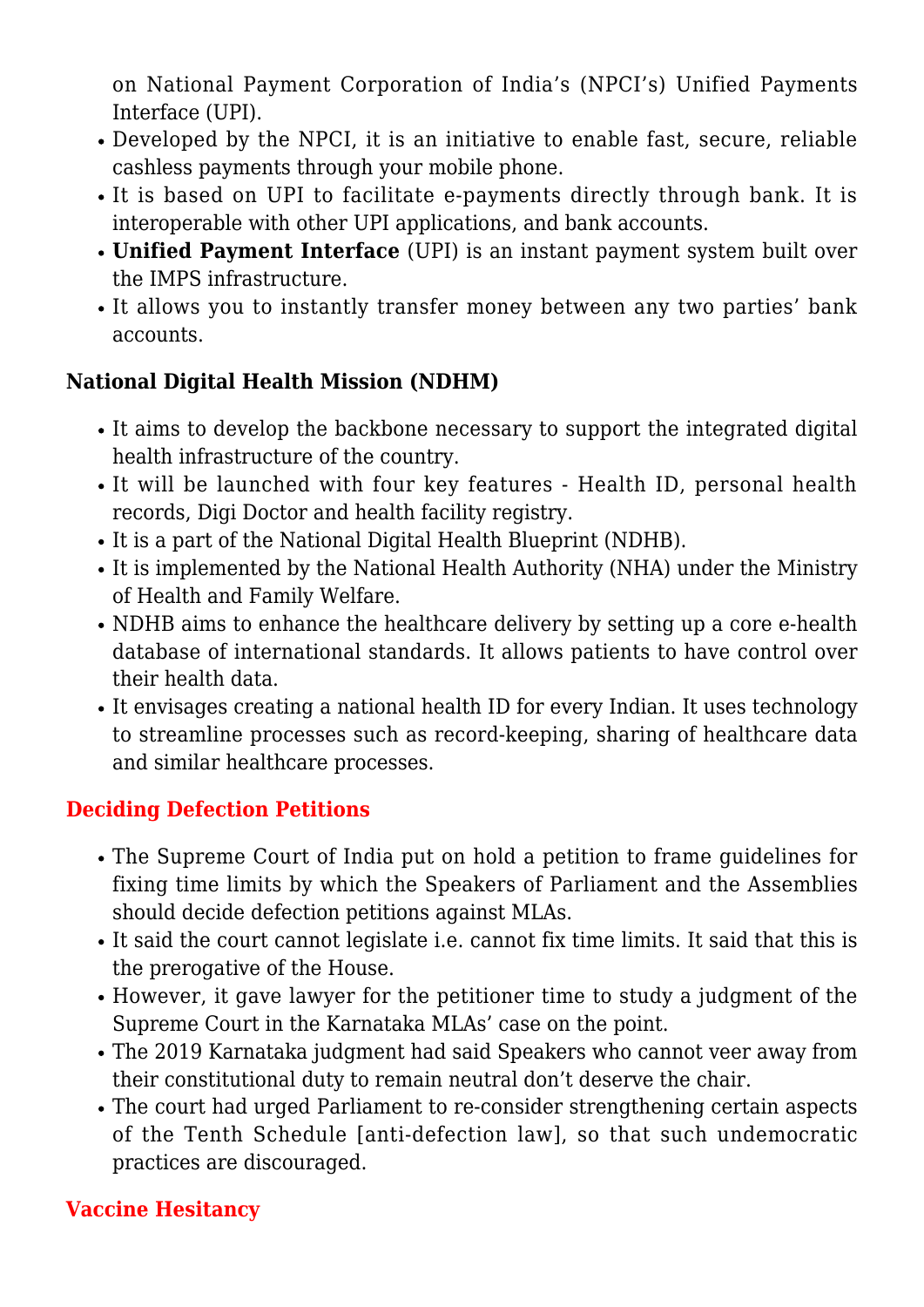- The Vice President of India stresses the need to address vaccine hesitancy in some sections of the population, especially in rural areas.
- According to the WHO SAGE Working Group on Vaccine Hesitancy, vaccine hesitancy refers to delay in acceptance or refusal of vaccines despite availability of vaccine services.
- It is complex and context specific varying across time, place and vaccines.
- It is influenced by factors such as **complacency, convenience and confidence**.

### **Amritsar Kolkata Industrial Corridor**

- Minister of Commerce & Industry chaired a meeting for the review of 20 large-scale critical infrastructure projects with issues enlisted for resolution, with the Project Monitoring Group (PMG).
- Among the projects reviewed, a few notable names are as follows:
	- 1. Dedicated Freight Corridors
	- 2. Amritsar Kolkata Industrial Corridor (AKIC)
- AKIC is being developed along the alignment of the Eastern Dedicated Freight Corridor (EDFC) traversing seven States.
- [Seven States are Punjab, Haryana, Uttar Pradesh, Uttarakhand, Bihar, Jharkhand and West Bengal.]
- Objectives of AKIC to,
	- 1. Optimise the present economic and employment potential of the region,
	- 2. Stimulate investments particularly in the manufacturing, agroprocessing, services and export oriented units and
	- 3. Promote overall economic development of the area through creation of high standard infrastructure and an enabling pro-business environment.

## **Short Span Bridging System**

- The first production lot of 12 Short Span Bridging System (SSBS)-10 m, designed and developed by Defence Research and Development Organisation (DRDO), has been inducted into Indian Army.
- The SSBS-10 m plays a crucial role of bridging the gaps up to 9.5 m as a single span providing a 4 m wide, fully decked roadway, ensuring faster movement of the troops and enhance the mobilization of resources.
- Research & Development Establishment, Pune, a premier engineering laboratory of DRDO, has designed and developed the system.
- The 12 bridges are part of 102 SSBS-10 m from M/s L&T Ltd, which is the production agency.
- The Project Short Span Bridging System involved the development of
	- 1. Two prototypes of 5 m SSBS on Tatra 6x6 chassis and